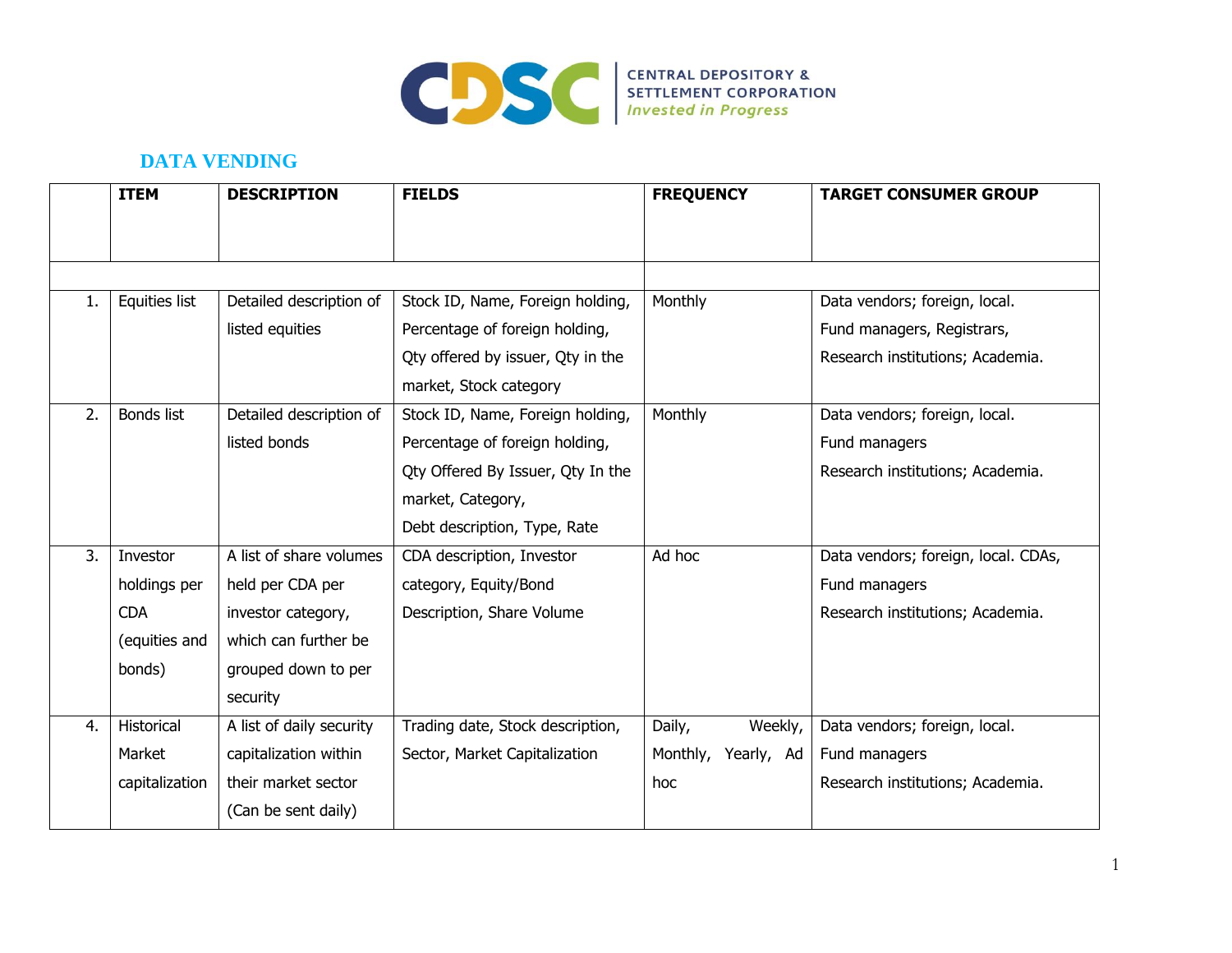

| 5. | Custom<br>historical | This will depend on<br>the requirements put | Reference from any of the above<br>listed items or a combination of | Ad hoc  | Fund managers<br>Research institutions; Academia. |
|----|----------------------|---------------------------------------------|---------------------------------------------------------------------|---------|---------------------------------------------------|
|    | data                 | down by the client.                         | one or more data sets depending                                     |         |                                                   |
|    | requests             |                                             | on the request                                                      |         |                                                   |
|    |                      |                                             |                                                                     |         |                                                   |
|    |                      |                                             |                                                                     |         |                                                   |
|    |                      |                                             |                                                                     |         |                                                   |
| 6. | Investors            | Number of investors                         | Country, Number of investors,                                       | Monthly | Data vendors; foreign, local.                     |
|    | Portfolio per        | and the share value                         | Share value held                                                    |         | Research institutions; Academia.                  |
|    | country              | they hold per country.                      |                                                                     |         |                                                   |
|    |                      | This can be drilled                         |                                                                     |         |                                                   |
|    |                      | down to trading and                         |                                                                     |         |                                                   |
|    |                      | non-trading accounts.                       |                                                                     |         |                                                   |
| 7. | Investors            | Number of investors                         | Age group, Number of investors,                                     | Monthly | Research institutions; Academia, fund             |
|    | Portfolio per        | and the share value                         | share value held                                                    |         | managers, CDAs                                    |
|    | age                  | they hold put in age                        |                                                                     |         |                                                   |
|    |                      | groups. This can be                         |                                                                     |         |                                                   |
|    |                      | drilled down to per                         |                                                                     |         |                                                   |
|    |                      | client type (Local,                         |                                                                     |         |                                                   |
|    |                      | Foreign and East                            |                                                                     |         |                                                   |
|    |                      | African investors) and                      |                                                                     |         |                                                   |
|    |                      | further to trading and                      |                                                                     |         |                                                   |
|    |                      | non-trading accounts.                       |                                                                     |         |                                                   |
| 8. | Investors            | Number of investors                         | Range, Number of investors,                                         | Monthly | Data vendors, fund managers; foreign,             |
|    | portfolio per        | and the share value                         | share value held                                                    |         | local.                                            |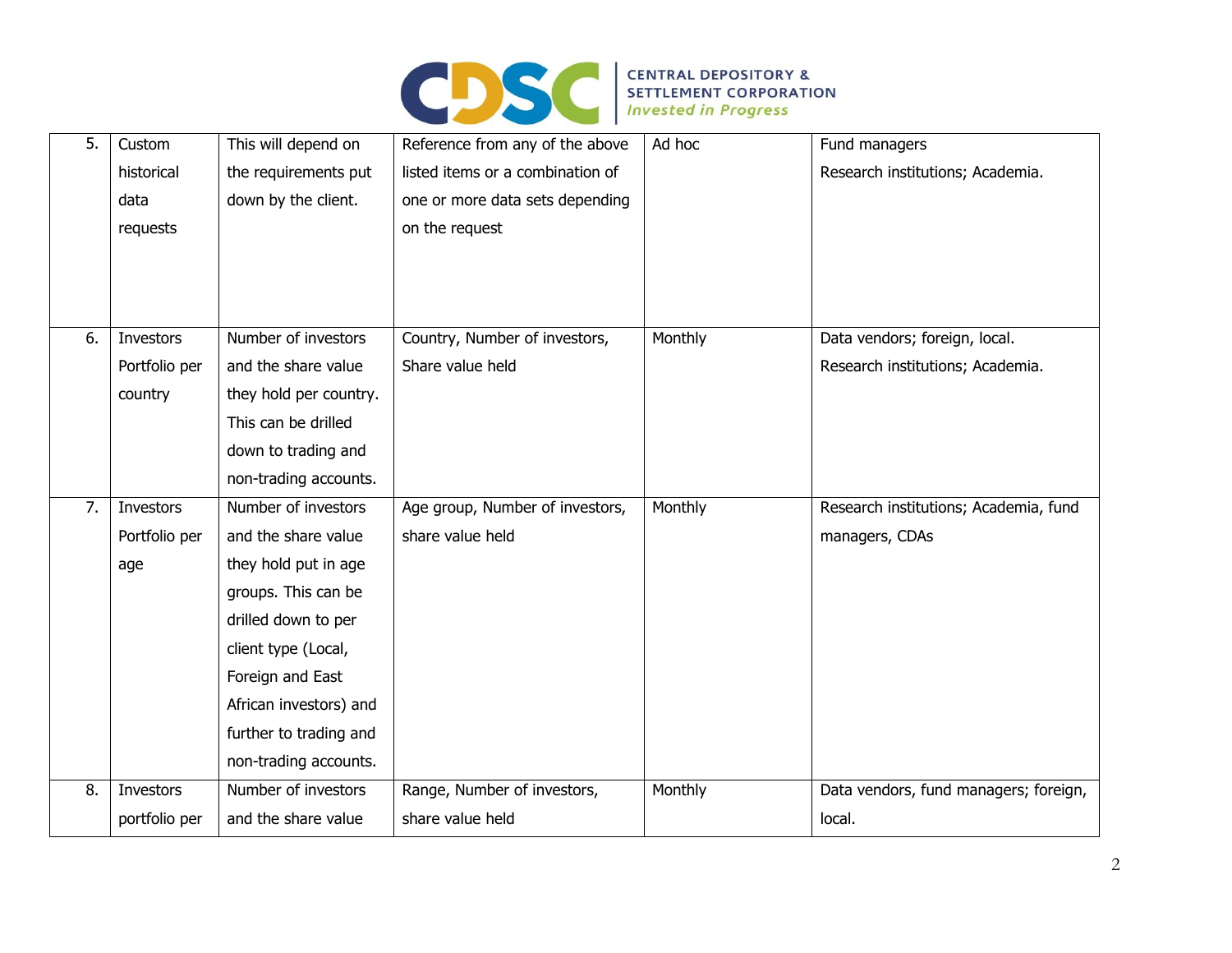

| grouped     | they hold, grouped per  |                                    |                     | Research institutions; Academia. |
|-------------|-------------------------|------------------------------------|---------------------|----------------------------------|
| share       | share quantities. This  |                                    |                     |                                  |
| quantities  | can be drilled down     |                                    |                     |                                  |
|             | to; per client type     |                                    |                     |                                  |
|             | (Local, Foreign and     |                                    |                     |                                  |
|             | East African investors) |                                    |                     |                                  |
|             | and further to trading  |                                    |                     |                                  |
|             | and non-trading         |                                    |                     |                                  |
|             | accounts.               |                                    |                     |                                  |
| Market data | A summary report of     | Active accounts, Registered        | Daily,<br>Weekly,   | Fund managers, Data Vendors,     |
|             | the market position.    | accounts, Registered accounts      | Monthly, Yearly, Ad | Research institutions; Academia. |
|             |                         | with balance, Investors holding    | hoc                 |                                  |
|             |                         | equities, Investors holding bonds, |                     |                                  |
|             |                         | Value of equities held, Value of   |                     |                                  |
|             |                         | bonds held, Market value           |                     |                                  |
| Top ten     | A summary report        | Country, Number of investors,      | Monthly, Yearly, Ad | Data vendors; foreign, local.    |
| countries   | showing ten countries   | Number of Shares, Value of         | hoc                 | Fund managers                    |
| worldwide   | with the highest share  | shares, Security                   |                     | Research institutions; Academia. |
| with high   | volume per security.    |                                    |                     |                                  |
| share       |                         |                                    |                     |                                  |
| volume      |                         |                                    |                     |                                  |
|             | 10.                     |                                    |                     |                                  |